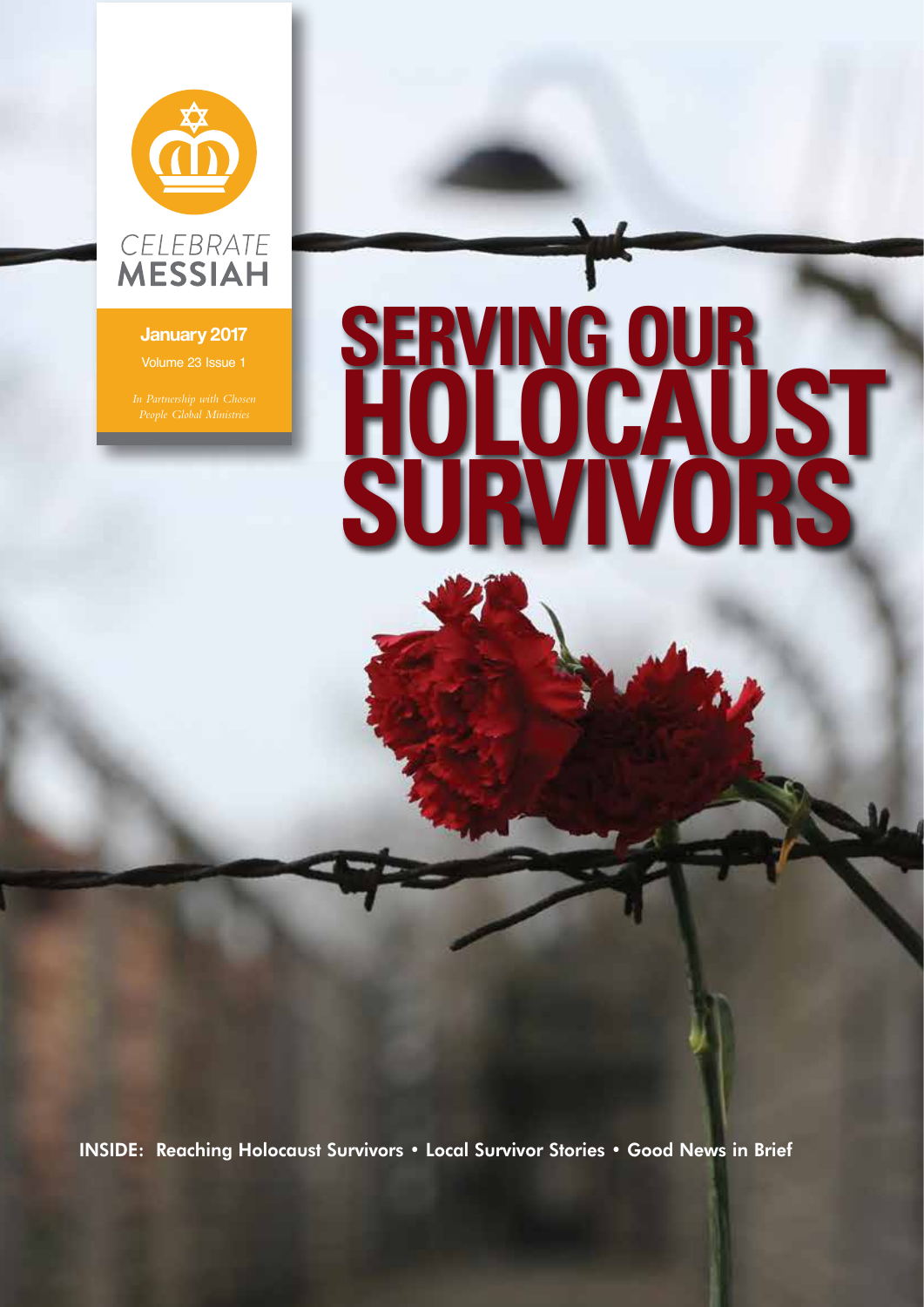## REACHING HOLOCAUST SURVIVORS

halom and blessings to you. I trust that this newsletter finds you well and close to the Lord as we begin the New Year 2017. May God truly bless you abundantly this year! We are also believing God for a blessed and fruitful year ahead, as we reach out to Jewish people here in Australia and around the world. Sod for

Have you ever seen the movie Schindler's List? It is a true story of a Czech-born businessman, Oskar Schindler, who tried to make his fortune during the Second World War by exploiting cheap Jewish labour. Having started as a hard-nosed opportunist businessman, he ended up without any money but having saved over 1,200 Polish Jews from being transported to Auschwitz and certain death.

In a very poignant scene towards the end of the movie when Schindler is saying goodbye to "his Jews," he becomes deeply remorseful and emotional lamenting that he didn't do enough; if only he hadn't wasted so much money, if only he had sold more property, if only he had given more money for bribes, he could have saved more Jews from certain death.

It is a deeply moving scene that has always remained with me; and that is how I am feeling now in regards to reaching out to Jewish Holocaust survivors. If we don't do it now, it will very soon be too late.

This year, Your Mission to the Jewish People, will focus more attention on reaching out to our precious Holocaust survivors, both here in Australia and in Israel as well. Did you know that Melbourne has the highest number of Holocaust survivors per capita than any other city in the world outside Israel? We know we have to do more NOW to reach these beautiful people than ever before.

Here in Melbourne, we have a very special outreach to elderly Jewish people through the work of *Dom Missi'ee* (House of the Messiah), our Russian-speaking ministry to Jewish people. Most of these very precious people are Holocaust survivors, having not only endured and survived the hell of the Nazi death machine, but who have also survived persecution as Jews in the former USSR. (See page 6 for the stories of two precious local survivors, Basia and Klaudia.)

I can't tell you how moved I am when I see over 60 of these elderly Jewish people praising God and declaring their faith in Yeshua the Messiah at the services that we hold for them on a regular basis.

In our English-speaking congregation, Beit HaMashiach, we also have a beautiful Dutch Holocaust survivor whose name is Netty Tepe. Netty's testimony has appeared in previous newsletters, but we now have a video of her testimony online for you to view at www.celebratemessiah. com.au/personal-stories. Please take the time to view Netty's inspiring testimony of how she found hope and love through Israel's Messiah.

Yet, so much more needs to be done to reach Holocaust survivors here in Australia as well as in Israel. In this newsletter, I would like to introduce you to the amazing work that is being done in Israel in reaching these precious Jewish people with the Good News of Yeshua our Messiah.

### **Holocaust Survivors in Israel**

Holocaust survivors in Israel number about 200,000, with an average age of around 85. By one means or another, these brave souls made their way to Israel over the past 68 years. Many of them immigrated to the Holy Land during the last two decades from various parts of the former Soviet Union. These Holocaust survivors are now passing away at the rate of about 30,000 per year, and we cannot wait one more moment to present the Good News of eternal deliverance to these precious people.

Your Mission to the Jewish People, Celebrate Messiah in partnership with Chosen People Global Ministries, lovingly serves this community of Holocaust survivors in Israel in a variety of ways. First of all, we try to help them with practical concerns: food, clothing, repairing and cleaning their apartments, and much more. We spend time with them – taking them on trips so they can get out of the house, helping them celebrate the Jewish holidays. Most of all we try to counter their loneliness by investing our time to sit by their side, to listen to them reminisce, and enjoy wonderful moments of conversation about the deeper matters of life.

Of course, in the midst of developing these wonderful relationships, the conversations naturally lead to discussions about God, everlasting life, and ultimate deliverance, as each one of these elderly Holocaust survivors are watching their friends pass away each and every week. They are grappling with the meaning of their own lives, and even at this late age, are more open than they ever were before to the message of the Gospel. And the conversations about Yeshua happen so naturally – flowing from the loving relationships our staff have developed over the years between themselves and these dear people.

### **Incredible Stories of Deliverance**

I have had many conversations myself over the years with the Holocaust survivors about the ways in which God delivered them from certain death at the hands of the Nazis. Some fled just moments before they were going to be taken away and sent to a concentration camp and, until today, cannot figure out how their timing was so perfect. Others, were about to be shot and guards were distracted and somehow they ran into the woods and were saved by Gentile families who took them in and hid them from the Nazis.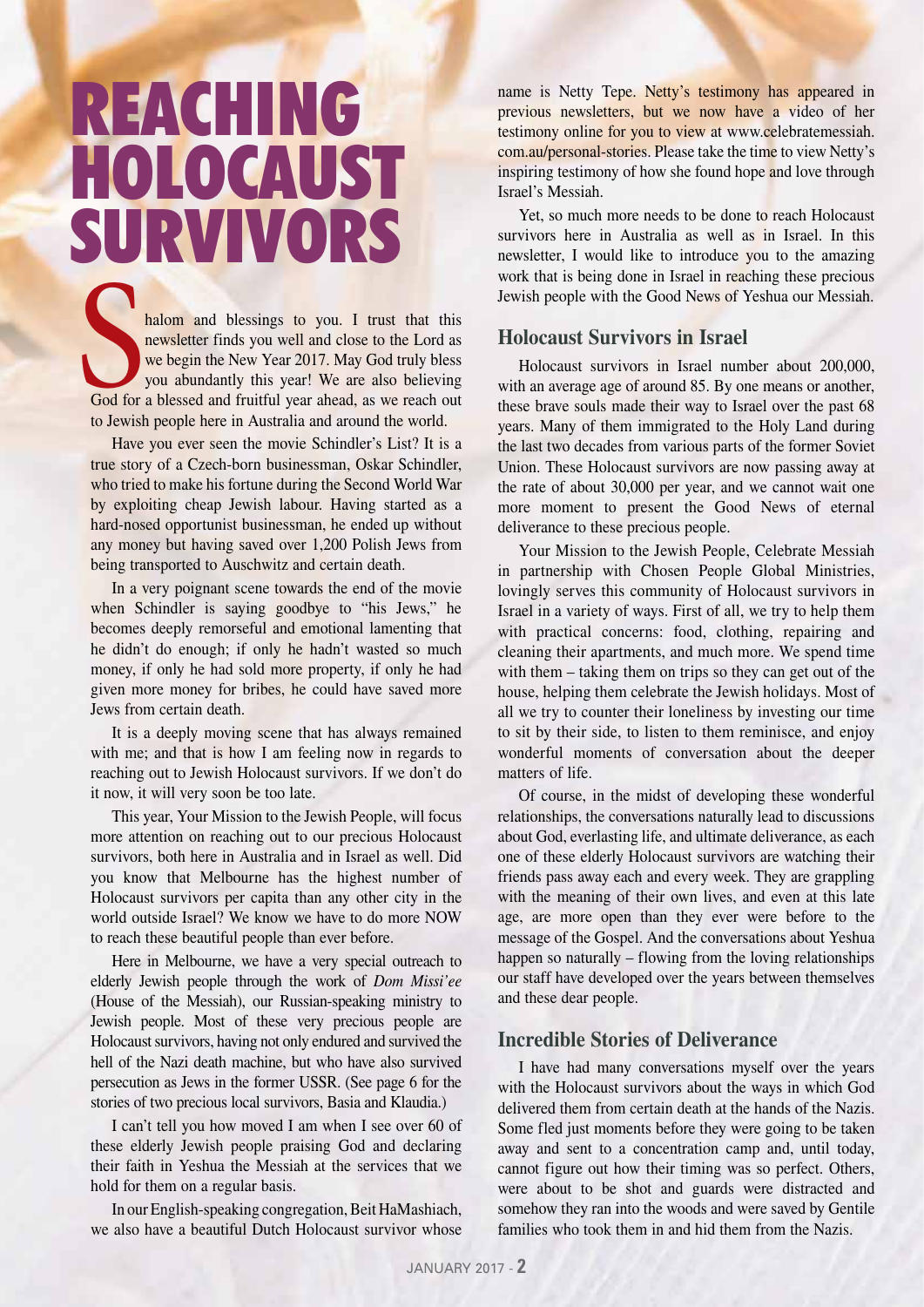As I have listened to story after story, it is so clear to me and to the survivors, that God reached down from heaven and saved them from death. Naturally, recognising this leads to the question, "Why do you believe God saved you?" Many, of course, even feel guilty about being saved, but understand, as they face the end of their lives, that God must have had a plan for them and that their deliverance was no coincidence.

It took several years of investment in their lives before the doors were open to having deeper spiritual conversations and before some of these precious Holocaust survivors began giving their lives to the Lord. But it is happening. Our ministry staff have prayed with over a dozen Holocaust survivors to receive Yeshua as their Savior in the land of Israel. In addition, our sister ministries are having similar experiences as we see a small movement among these beautiful souls who are embracing their ultimate Deliverer and Messiah: Yeshua.

It is impossible not to be moved by the stories of these Holocaust survivors. I hope that you will appreciate the incredible testimonies in this newsletter and get a chance to view the online testimonies as well.

### **Holocaust Survivors Are Seeking the Lord**

Many of these precious people are in process; they were raised as atheists in Eastern Europe, but are now in Israel or here in Australia. As they get older and older, they are ready to begin seeking and talking about faith and what their future holds.

You can be involved with these precious survivors through your prayers! But, time is running out! Clearly, in less than a decade most of the Holocaust survivors will no longer be with us.

So please pray for us and as God enables you, please continue to support the work of Celebrate Messiah in 2017. All our missionaries working in Israel, Russia and here in Australia, depend upon your generosity to make ends meet so they can serve the precious people God has entrusted to them for ministry.

May God bless you, and thank you so much for your prayers and support and for being part of our Celebrate Messiah family. Please pray for us that this year we will be able to do more to share the Gospel with Jewish Holocaust Survivors and others.

We believe the best is yet to come, as Jewish people are becoming more open to the Lord and as we draw closer to that great day when the Jewish people as a nation will turn to the Messiah and embrace Him as Lord.

#### As the Jewish apostle writes,

*For I do not want you, brethren, to be uninformed of this mystery — so that you will not be wise in your own estimation — that a partial hardening has happened to Israel until the fullness of the Gentiles has come in; and so all Israel will be saved; just as it is written, "The Deliverer will come from Zion, He will remove ungodliness from Jacob." This is my covenant with them, when I take away their sins. (Romans 11:25-27)*

Your/brother in the Messiah,

wrence Hirsch Executive Director, Celebrate Messiah







### Celebrate Messiah Australia Executive Director ofxecutive Director of lebrate Messiah Austral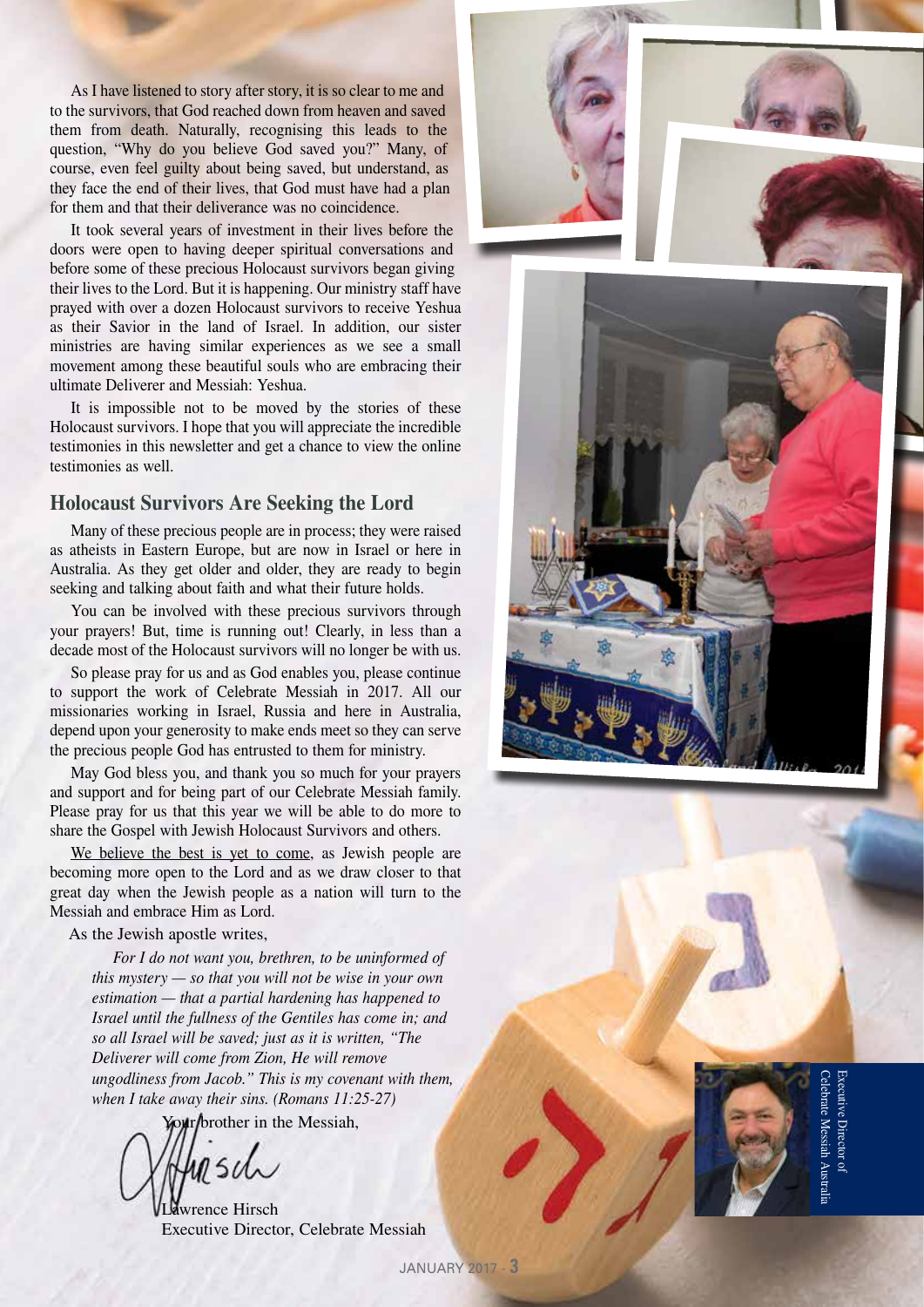*Our dedicated worker, Maxim, who heads up the ministry to the Holocaust survivors, met Esfir ten years ago. He shared the Gospel with her, as did many of our volunteers who came to her home to serve her in various ways over the years. Each time someone came and visited with her, a new seed was planted in her heart. Eventually, Esfir began praying and reading her Bible. Gradually she came to see the truth of the Scriptures and now professes faith in Yeshua! It was the patient, faithful witness of our staff and volunteers who ministered to Esfir, and the gentle voice of the Holy Spirit that eventually led her to repentance and accepting the gift of salvation through Jesus, the Jewish Messiah.* 

### **Tell us a little about yourself. Where did you come from and what have you gone through?**

My name is Esfir Gershman. I came from the town Artemovsk in the Donetsk region. I was born there and lived there for some time before the War. When the War began, some of my relatives fled. Some were evacuated and my mother stayed behind with my father's parents. They were very old, and my mother could not leave them. They did not have anybody else since my father was shot to death in 1939 when I was only 6 months old.

On the first day when the Germans came, they shot my grandpa and grandma to death and took my mother to a work camp. Mom was taking me with her everywhere all the time as I was only 4 and a half years old. It happened that my mom and I were in the ghetto all of that time when she was taken. She was sent to work in Kostantinovsk in Donetsk region. After the work camp, she was buried alive in the alabaster quarry in Artemovsk.

I was brought to the Gestapo office. We all were lined up and marched to a forest. Only later did we understand that they brought us there because there was already a pit with dead people in it. It was still some 200 or 300 meters to the pit when the firing started. Because the road was in the forest, the firing was both from the forest and the air. We all panicked. Then some strange old lady grabbed my arm and we fled through the forest. Not only did we, but others also, those who had managed to flee. Others were shot to death. We spent some days in the forest; I was scared, cold, and hungry. We came to some village, and we were given food there. Tell me, what kind of food do you think you could get in a village in 1942? A piece of a potato and wheat bread was a luxury. From there we went to Artemovsk again.

I could not walk the streets so I was put in the basement. I would go for a walk in the night and during the day I would sit in the basement, because if I had walked openly I would have certainly been taken. But the old lady to whom I was brought was obviously a wise



woman. I had dark curly hair when I was little, so she took me to the church, baptized me and told me that I was Armenian, and she gave me her last name.

The house where I lived was bombed and everything was burned. I was left with nothing. Then, three women, our neighbors, came to the city council to witness whose child I was. I got a birth certificate and learned who I was. I went to work in 1955, I graduated in 1956, then I moved to Konstantinovka which is close to Artemovsk. I am an obstetrician and went to work at the maternity hospital. After I had worked there for 15 years I became in charge of the first-aid post in the village. I got married, moved to Konstantinovka and stayed there. I have 2 children, a son and a daughter. My husband died of a stroke in 1985. It is a long and scary story. We were half starving, so we decided to pack up and move to Israel in 1996.

### **And you came to Sderot?**

No, first I came to Holon, Israel. I lived there two weeks, but the apartment there cost 500 shekels. I could not afford that. I had a friend here in Sderot from Konstantinovka so I called her and asked her what I should do, that I cannot pay 500 shekels. She said, "Do you want to come to Sderot?" I said I want to go anywhere. So here I am now.

### **Tell us about Sderot.**

I have been leading the Club of Holocaust and Ghetto Survivors here in Sderot for 16 years already. We have mostly younger ones, the 80 to 90 year olds. A 92, 93, and 98 year old have died recently. These are my people, very old and sick, but whenever we have some events I say do not give up, cheer up! In spite of it all!

There were times when we had up to 60 Qassam rockets fired at our city. We could not go out to buy bread – we were sitting in our apartments. By the way, there is a bomb shelter in every apartment. We were absolutely quiet. We did not leave our houses, but the organization [Chosen People Ministries Israel] that Maxim represents and Michael Zinn, they help us. There are some other guys: Zhenya, Misha, and others. God bless them! Despite everything they brought a huge truck of food. We got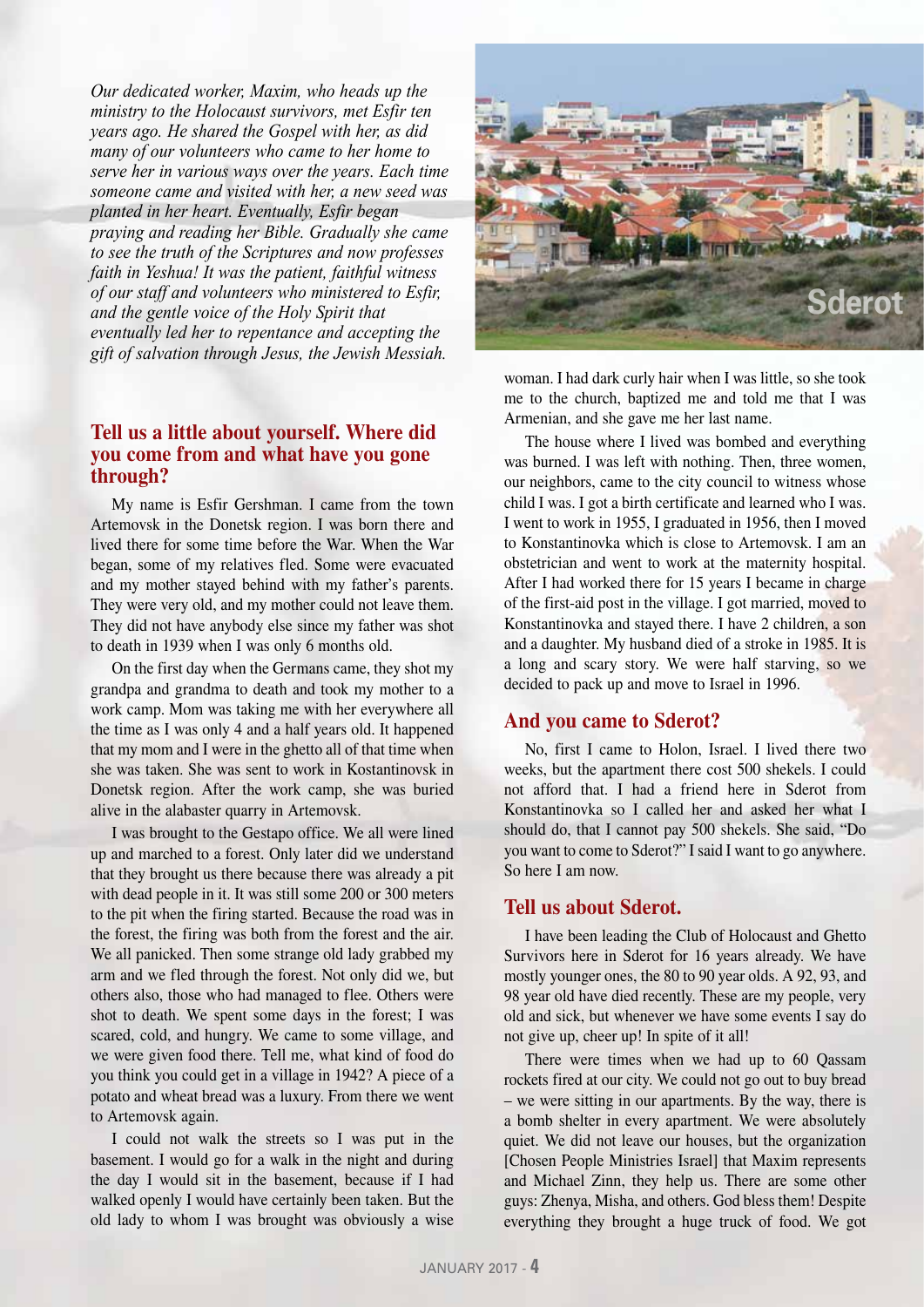scared and told them to leave! You cannot be here! They stopped in our yard. They took food to those who lived closer and brought by car to those who lived further. We were afraid that they might get into something terrible. It was the most intense, "hot" operation. This organization really helps us a lot.

Not only do they help with the monthly food packages, they help with such things as cleaning my apartment. The people here are very old, sick, people. Just recently we had amazing young people come! They helped to clean! Yet it is not all that this organization does. They organize tours, different events; of course, they are the ones to cover the cost. Thank you very much! Last year we even were at the Dead Sea for the whole week. One can name many things that they do. It is of course an amazing work! I pray that everything goes fine and we continue to partner with them. We have worked with them for many years; they know us all and we know them. All of them are simply wonderful!

### **What does Chosen People Ministries mean to you spiritually?**

I would like to say thank you very much to all of your helpers and volunteers. They do such great things! You know, sometimes you can do it in an ordinary way but sometimes - putting all your soul into it. They really put their soul into it. You see, it is not only about material things. It is also about the conversations that we have during fellowship where I learn more about God.

I can only say Baruch HaShem! Praise the Lord! We say Baruch HaShem in the morning and in the evening: in the morning - for waking up, and in the evening - for having lived another day. Praise the Lord, the fridge is full, I have an apartment. I need to thank many times God and the providence that we are here in our state!

Many people for many centuries wanted to destroy us, the Jewish people, but they did not succeed and they will not succeed. And a thousand thanks to you, alfei todot, toda raba, thank you for all your care that you provide for us! Many, many thanks to you.

 $\blacktriangledown$  Visit our website www.celebratemessiah.com.au/ personal-stories to read about how our own Netty Tepe survived the Holocaust and watch a video of her moving testimony.

## AN INTERVIEW WITH **ESFIR**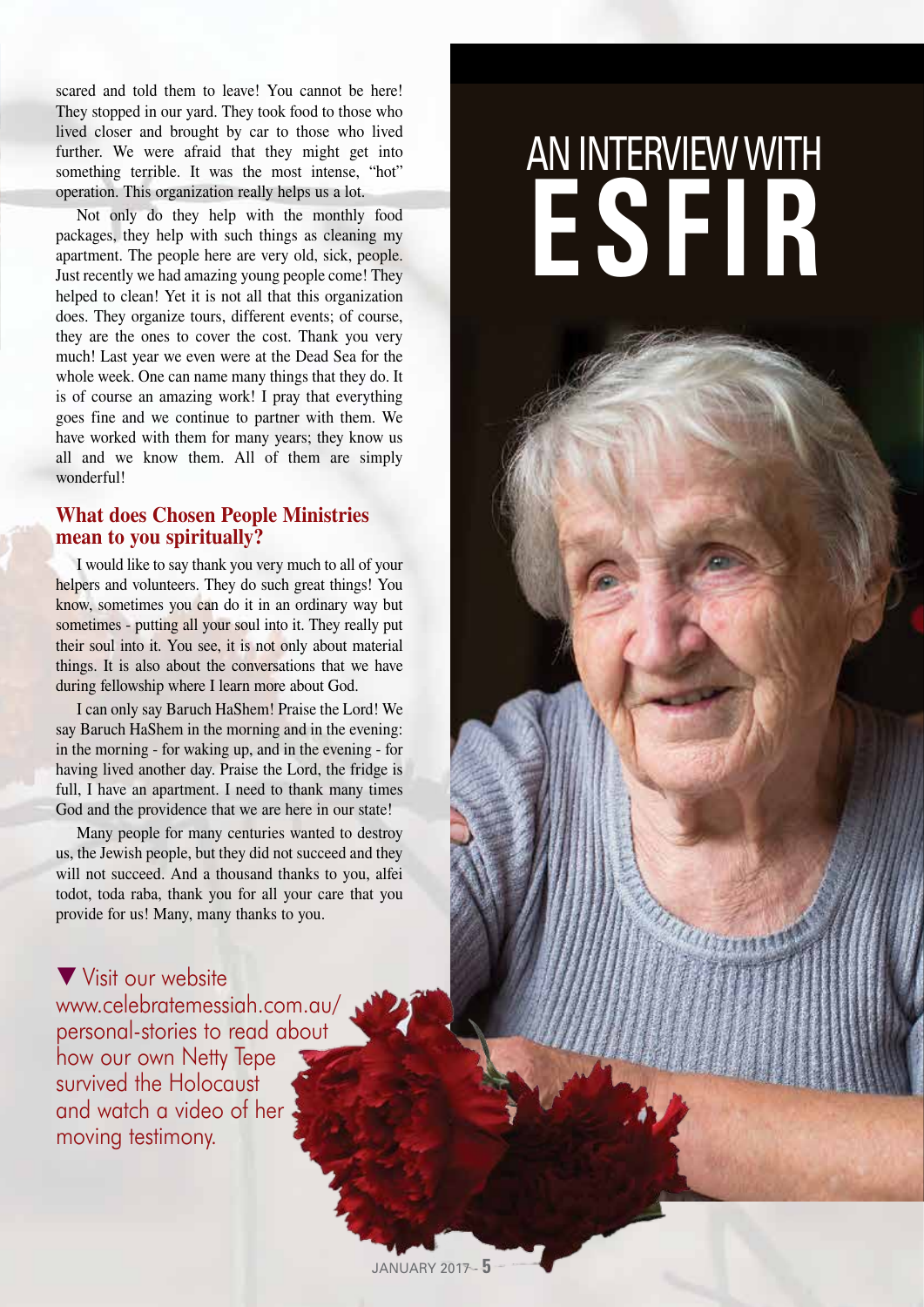### God sustains survivors through extreme hardship **EXP LOCAL STORIES**

**BASIA** was born in Bobruisk, Belarus in a family of three children and a mother and a father. On 26 June 1941, only four days after the war started, her family were running for their lives as bombs were falling behind them. They managed to jump on a train headed for Chelyabinsk near the Ural Mountains. The family continued to live there for four years. The father joined the Russian army. They experienced



hunger, very hard conditions with temperatures of minus 40 degrees. Basia remembers as a young girl the terribly harsh climate of Russia, with whirlpools of cold winds, snow and blizzard, and clothes that weren't

**"She often thought that she would freeze alive as she walked."**

suitable for those conditions. She often thought that she would freeze alive as she walked. Her mother died in tragic circumstances; it seems that she was pushed by someone while travelling on the tram. She fell under the wheels of the tram and died instantly. In 1945, Basia and her two siblings returned home where they were joined by their father. In hindsight, Basia understood that it was almighty God that sustained them and took care of them. Basia is now aged 91 and her husband is 92.

They regularly attend the services at Dom Missi'ee Messianic Congregation in Melbourne and have both accepted Yeshua as their Lord and Saviour.

**KLAUDIA** and her mum, Dora, lived in Odessa, Ukraine. When the war erupted they went running into the neighbouring village in order to hide away from Nazis. One Christian lady who had two children of her own who lived in a school took them in, and was able to hide them. The woman managed to cut an archway over which a rug was hung for them to hide behind. Klaudia and her mum lived behind that rug and as there was no room they would be forced to stand there from 6 o'clock in the morning until 9 o'clock in the evening as that building belonged to the school. In the evening they were able to go to the toilet and also to have something to eat. They hid this way for more than two years. Klaudia remembers one day when she found the woman on her knees praying. She asked which God the woman was praying to. The woman

answered her "I pray to my God which is Jesus", and you and your mother must pray to your God. At the time Klaudia was nine years of age. That is one of the many miracles that happened in Klaudia's life during the war.

> One day while Klaudia was walking in the snow amongst the forest, she heard a car behind her although it was still quite far away. Being a young girl she decided to fall down on the snow as if she was frozen and dead.

The car with the German soldiers went past and didn't bother to stop. She lay there for some time and started dreaming about her grandmother. In the dream she heard her grandmother telling her to get up as otherwise she would freeze to death. She woke up and quickly stood up and started

walking towards the school. God preserved and sustained Klaudia and her mother while in the care of this wonderful Christian woman who had sacrificed and endangered her life and that of her children by letting them live with them. When the war finished, Klaudia and her mother had a very close relationship with that woman and her family. To this day Klaudia manages to help the woman's children financially. Klaudia has been a believer in Yeshua for the last 15 years and she has been attending Dom Missi'ee Messianic Congregation.

Celebrate Messiah's Russian ministry team leader Rita will head up a mission team to Far East Russia in March to continue to develop the ministry there. Please consider a donation to Celebrate Messiah so we can continue this and other vital, local work. Please contact us if you feel called to help.

**Celebrate Messiah's Russian ministry team leader, Rita, (second from left) with some members of the Dom Missi'ee ministry team.**

JANUARY 2017 - **6**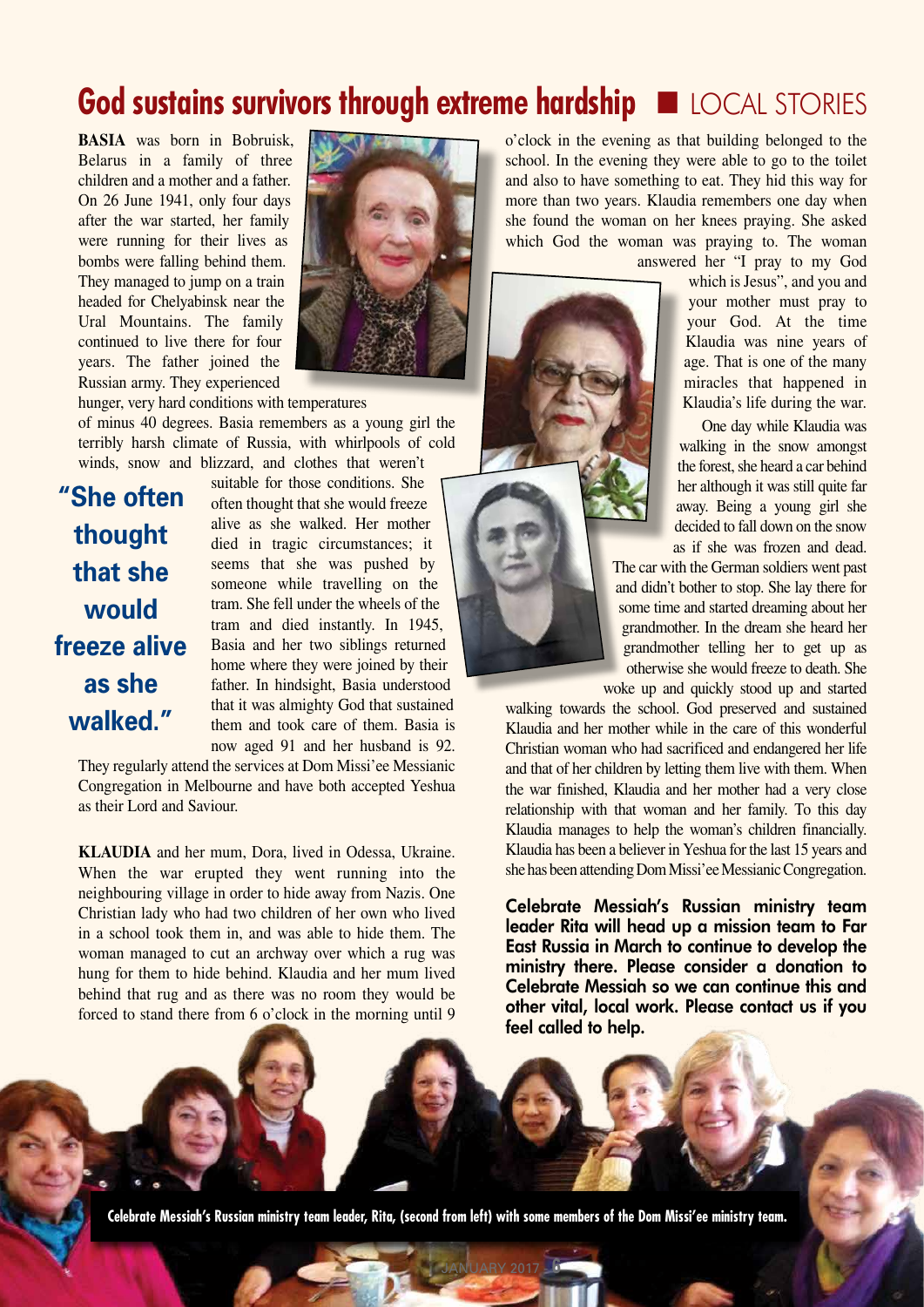## News **BRIEFS**

### FILIPINO LOVE GAINS RESPECT

Jewish sages say, "Who is the wise person? One who learns from every person". This may well have been the inspiration for Malka who overheard Barry speaking with a Filipino Christian couple in a local burger restaurant about their respective ministry work with Jewish people. From the next table, Malka turned to Barry and said, "Did you know that during the Second World War the President of the Philippines saved 1200 Jewish people from extermination?" Malka shared that she was a Polish Jewish woman aged 82, and had been a tour guide in the Auschwitz and Treblinka extermination camps. She spoke of her family: two sons who are both lawyers, and that she was not religious. She admired the Filipino couple who clearly had a love and respect for Israel and the Jewish people. They spoke to her about how their faith in the Jewish Messiah changed their hearts and gave them new hope. She then turned to Barry and asked how he fitted into to all of this. He said he was a Jewish believer in Jesus, and that she would be welcome to come to a service at Beit HaMashiach Messianic Congregation. She replied "I know who you are", and that her friend for many years had been trying to get her to come. Finally Malka said: "Because I have met you, I will come." Please pray for Malka.

### JESUS HEALS HEARTS OF SURVIVORS

Maxim travelled with his wife from Israel to Germany to visit churches and messianic congregations and to run holiday camps for children. They met up with a couple,  $H \& G$ , who are Holocaust survivors, and had given their hearts to Jesus in one of Maxim's past ministry visits. Since then they have been attending a local congregation for three years, were both baptised and love God with all their hearts. H was sharing his testimony and Maxim was preaching in the churches. But most importantly, they saw Germany and German people with different eyes as believers in Jesus. Their faith helps them to forgive all the hurt and pain they have carried for the whole of their lives. On the Shabbat, they spoke in a local congregation to Jewish people who lived there. Their hope was that God would use them, so the

eyes of the Jewish people would open and they would see the true Messiah and saviour, Jesus.

### AGNOSTIC RESPONDS TO LOVE

New outreach worker Moishe has a fellow Jewish close friend David\* who identifies as an agnostic. Since working in ministry, Moishe and David have had many conversations about issues of faith and God, and Moishe has been able to explain what Messianic Jews believe. David recently accepted an invitation to a Shabbat service at Beit HaMashiach, and was very impressed, especially by the outpouring of love for the Jewish people and Israel. This impression has resulted in David speaking about Celebrate Messiah's ministry positively among other Jewish people within their friendship group. Please pray that David will come to know Yeshua in a personal, heartfelt way.

### GOD CONTROLS REMOTE ENCOUNTERS

When Yael visited a small church in a tiny country town in a remote part of southern Australia to present on the Messiah in the Passover, she didn't expect to find any Jewish people in attendance. But miracle of miracles, on the Friday night two Jewish men attended – one a believer and the other not yet. They had never met each other before. A God appointment if ever there was one!

### DIVINE APPOINTMENT AT 35,000 FEET

Chosen People Ministries president Dr Mitch Glaser travels often, and on a recent trip he had an encounter on a plane to London. During the flight, he met an ultra-Orthodox Jewish man who was originally from the New York area and they had a great conversation about Jewish life, their families, politics and even sports. Finally, as it often happens, the gentleman asked Mitch what he did for a living. Upon hearing that Mitch was the president of a Messianic ministry, the gentleman said that he knew of a congregation in the Golder's Green section of London – a very Orthodox Jewish neighborhood. Over the next half-hour, they spoke about why Jesus is the Messiah of Israel. Praise God with us for allowing Mitch to speak with such an open-hearted religious Jewish man about Jesus.